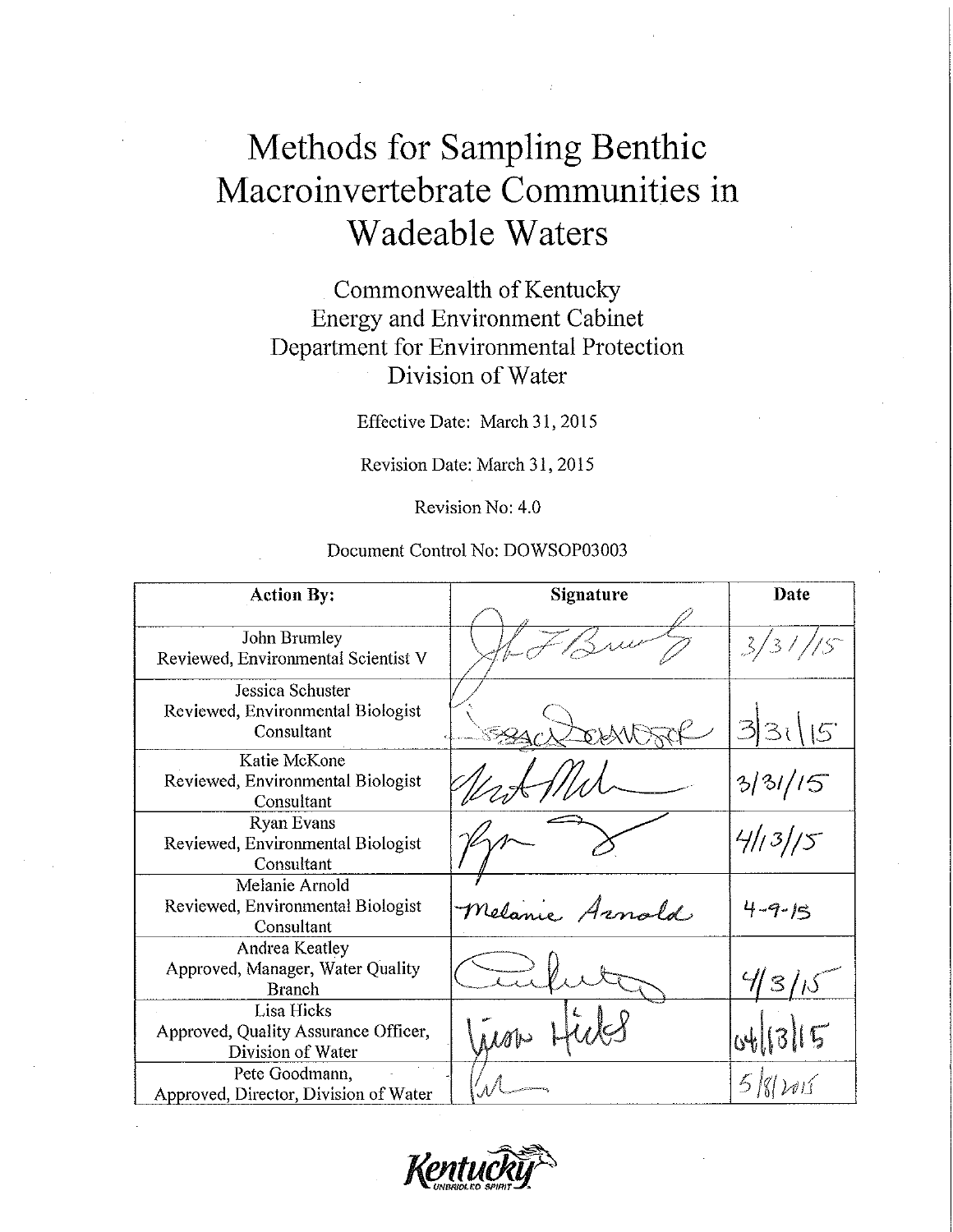Page Intentionally Left Blank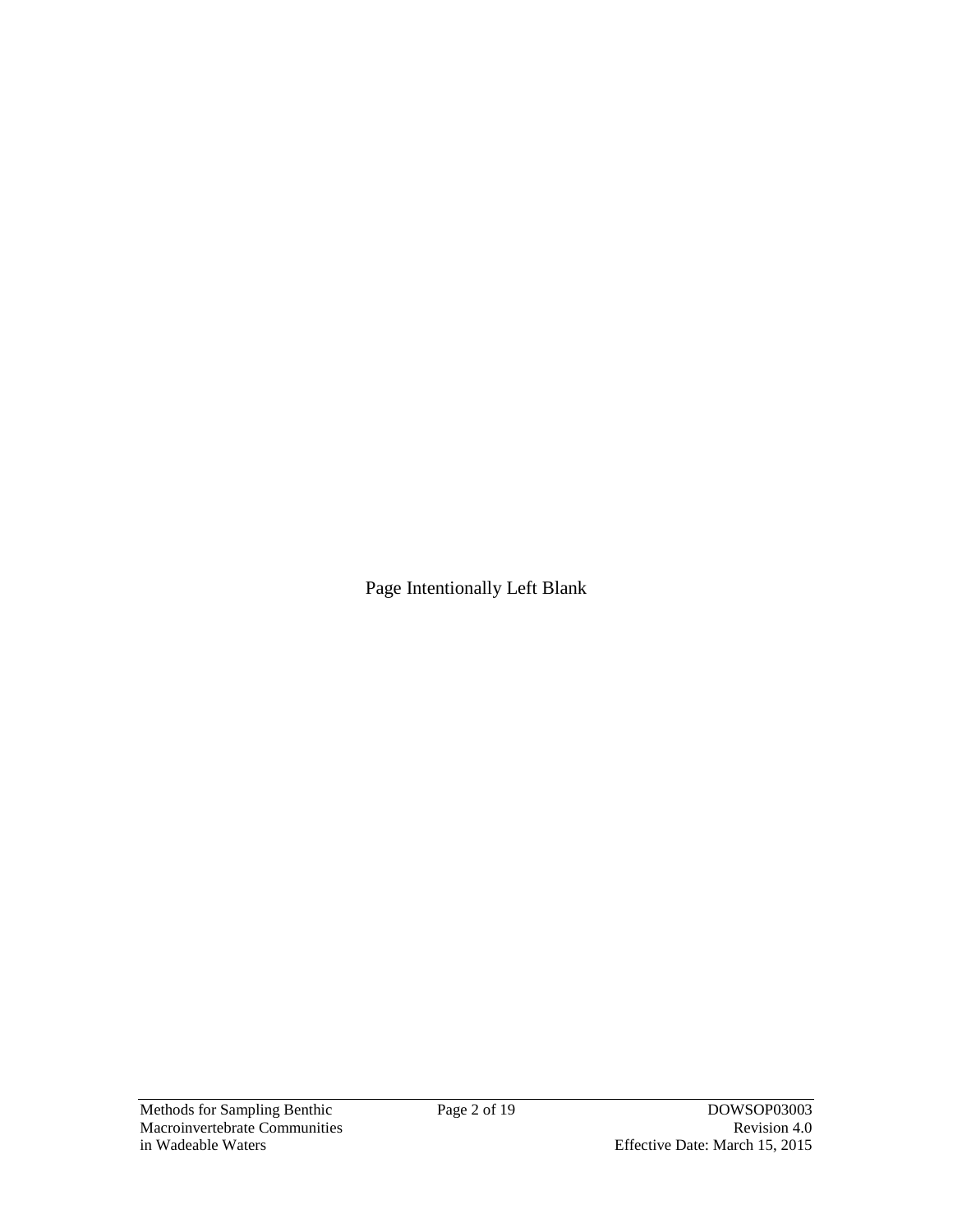| Date of Revision    | Page(s) Revised                           | <b>Revision Explanation</b>                                                                        |
|---------------------|-------------------------------------------|----------------------------------------------------------------------------------------------------|
| March 6, 2015       | Section 1.B. (pg. 6),                     | <b>Methods for Sampling Benthic</b>                                                                |
|                     | Section 1.G.2                             | <b>Macroinvertebrate Communities in</b>                                                            |
|                     | (pg.8), Section                           | <b>Wadeable Waters</b>                                                                             |
|                     | $1.G.3.$ (pg. 9),                         | Riffle, run and pool are defined in the                                                            |
|                     | Section 1.G.4.1.,                         | Definitions section. Sample Reach section                                                          |
|                     | Section 1.G.4.2.                          | moved. Sampling periods were updated with                                                          |
|                     |                                           | more specific directions on prioritization of                                                      |
|                     |                                           | streams that around the 5 square mile                                                              |
|                     |                                           | catchment area size. More details on high-                                                         |
|                     |                                           | gradient and low-gradient stream collection                                                        |
|                     |                                           | are provided. General format changes were                                                          |
|                     |                                           | made. Table 2 was added for clarification.                                                         |
| January 24, 2011    | Section 1.G.2. (pg.<br>7), Section 1.G.3. | <b>Methods for Sampling Benthic</b><br><b>Macroinvertebrate Communities in</b>                     |
|                     | $(pgs. 7-12).$                            | <b>Wadeable Waters</b>                                                                             |
|                     |                                           | Sampling periods were updated to reflect                                                           |
|                     |                                           | index periods used to create MBI.                                                                  |
|                     |                                           | High-gradient stream sampling and low-                                                             |
|                     |                                           | gradient stream sampling methodology was                                                           |
|                     |                                           | revised and reorganized for general content.                                                       |
|                     |                                           | Table 1-1 and Table 1-2 from 2009 SOP                                                              |
|                     |                                           | were used to create Table 1.                                                                       |
|                     |                                           | Probabilistic and TMDL Monitoring sections                                                         |
|                     |                                           | were updated for general content and                                                               |
|                     |                                           | sampling protocols.                                                                                |
| <b>March</b> , 2009 | Section 7.                                | <b>Standard Methods for Assessing Biological</b>                                                   |
|                     | Macroinvertebrates                        | <b>Integrity of Surface Waters in Kentucky</b>                                                     |
|                     |                                           | <b>Collection Methods for Benthic</b>                                                              |
|                     |                                           | Macroinvertebrates in Wadeable Waters was                                                          |
|                     |                                           | separated from preceding document and                                                              |
|                     |                                           | revised/updated for general content regarding<br>macroinvertebrate field collection methods.       |
|                     |                                           |                                                                                                    |
| March 13, 2008      |                                           | <b>Standard Methods for Assessing Biological</b><br><b>Integrity of Surface Waters in Kentucky</b> |
|                     |                                           | <b>General Content</b>                                                                             |
|                     |                                           | Document was re-formatted for maintaining                                                          |
|                     |                                           | headers, section titles, etc in a consistent                                                       |
|                     |                                           | style. All references to detailed water                                                            |
|                     |                                           | chemistry sampling were removed, and a                                                             |
|                     |                                           | reference inserted directing the reader to the                                                     |
|                     |                                           | 'Standard Operating Procedures for                                                                 |
|                     |                                           | Sampling and Monitoring Surface Waters for                                                         |
|                     |                                           | Kentucky', in draft                                                                                |
|                     |                                           |                                                                                                    |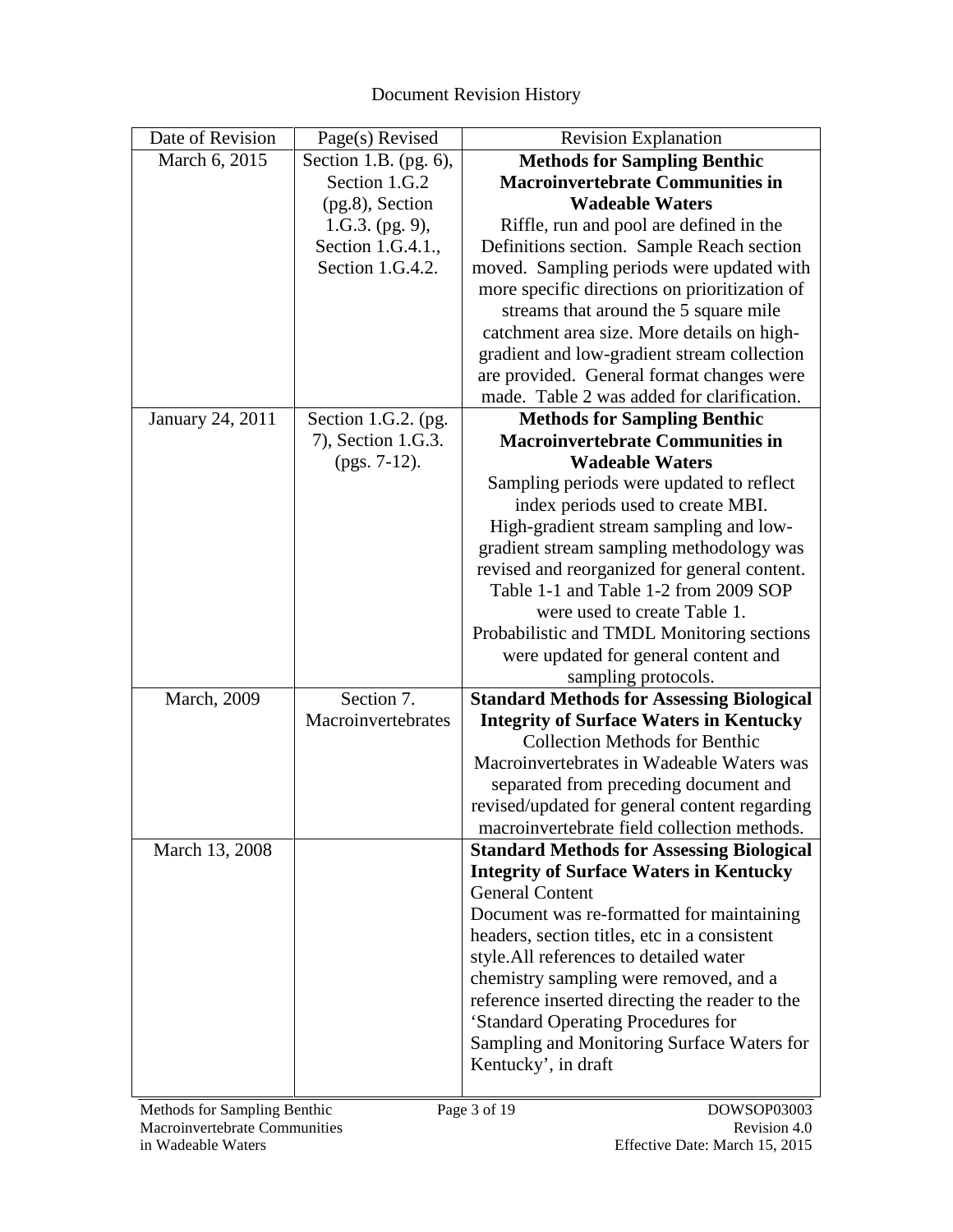| July, 2002 | <b>Methods for Assessing Biological Integrity</b> |
|------------|---------------------------------------------------|
|            | of Surface Waters in Kentucky original            |
|            | document                                          |
|            |                                                   |

**Suggested Citation**: Kentucky Division of Water (KDOW). 2015. Methods for Sampling Benthic Macroinvertebrate Communities in Wadeable Waters. Kentucky Department for Environmental Protection, Division of Water, Frankfort, Kentucky.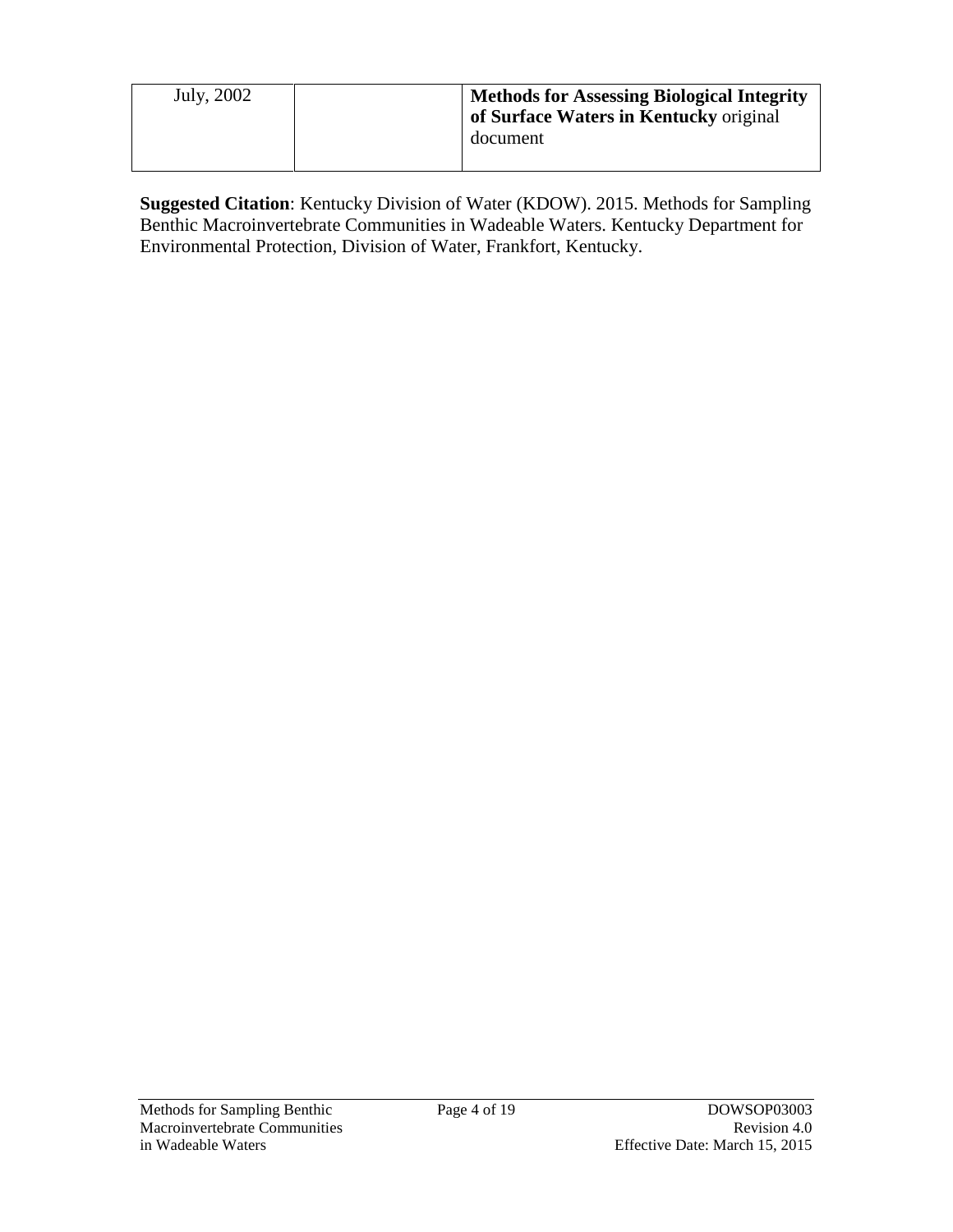#### **Table of Contents**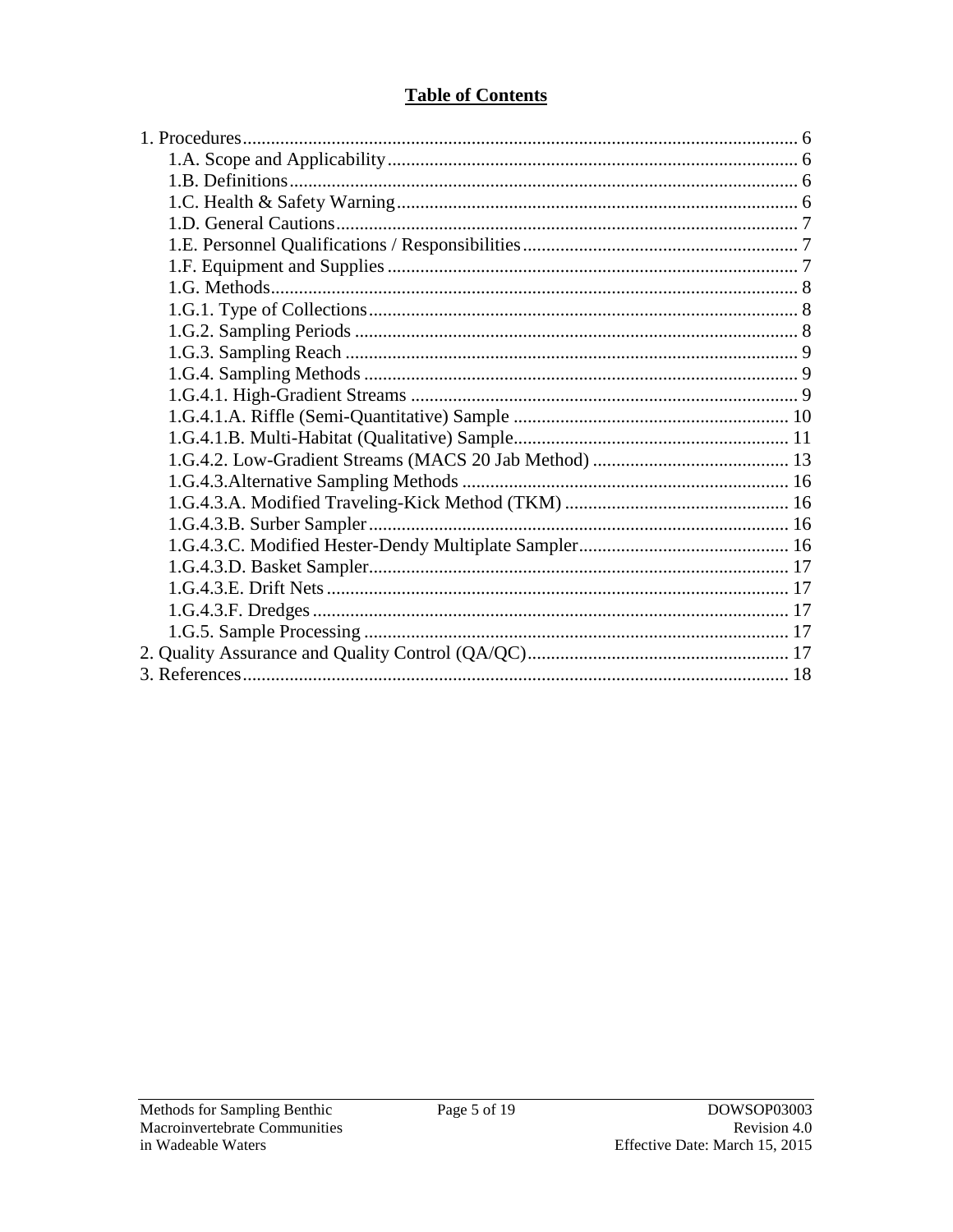## <span id="page-5-0"></span>**1. Procedures**

# <span id="page-5-1"></span>**1.A. Scope and Applicability**

This manual has been developed by the Kentucky Division of Water (KDOW) as guidance for the uniform and accurate collection, field processing, field handling, and quality assurance/quality control (QA/QC) of benthic macroinvertebrate samples collected from the wadeable waters of Kentucky. The methods defined herein are required for all benthic macroinvertebrate sampling, field processing, field handling, and QA/QC activities resulting in information that could be used for 305(b) water quality assessments. Any data submitted to KDOW for review will undergo QA/QC and those identified as not following the methods set forth in this document will be flagged and discarded.

# <span id="page-5-2"></span>**1.B. Definitions**

Aufwuchs - The plants and animals adhering to parts of rooted aquatic plants and other open surfaces. Also organisms and detritus coating rocks and plants in an aquatic environment often fed on by fish specialized as scrapers.

Benthic Macroinvertebrate - KDOW defines benthic macroinvertebrates as organisms large enough to be seen by the unaided eye, retained by a U.S. Standard No. 30 sieve (28 mesh/inch, 600μm openings) and live at least part of their life cycle within or upon available substrates of a water body.

Pool – An area of a stream characterized by deep (usually  $> 0.5$  m), slow velocity and a variety of substrate types. Because of slower velocities, sediment deposition can occur over pool substrate. Pools may have a higher diversity of permanent microhabitat types.

Riffle – An area of a stream with an observable decrease in gradient characterized by shallow (<0.5 m), fast velocity and **stable, layered** rock substrate. The surfaces of some substrate could be exposed above the waterline.

Run – An area of a stream characterized by deep (usually  $> 0.5$  m), fast velocity and a variety of substrate types. Runs are commonly found below riffles. In low-gradient streams, runs (also called glides) are the dominant habitat where velocity is faster than the surrounding habitats.

Thalweg – Path of deepest thread of water.

# <span id="page-5-3"></span>**1.C. Health & Safety Warning**

During high flow or runoff events, biological sampling should be postponed until baseline conditions exist. When these specific events are targeted, field crews shall use best professional judgment to obtain samples (i.e., postponement, high flow equipment,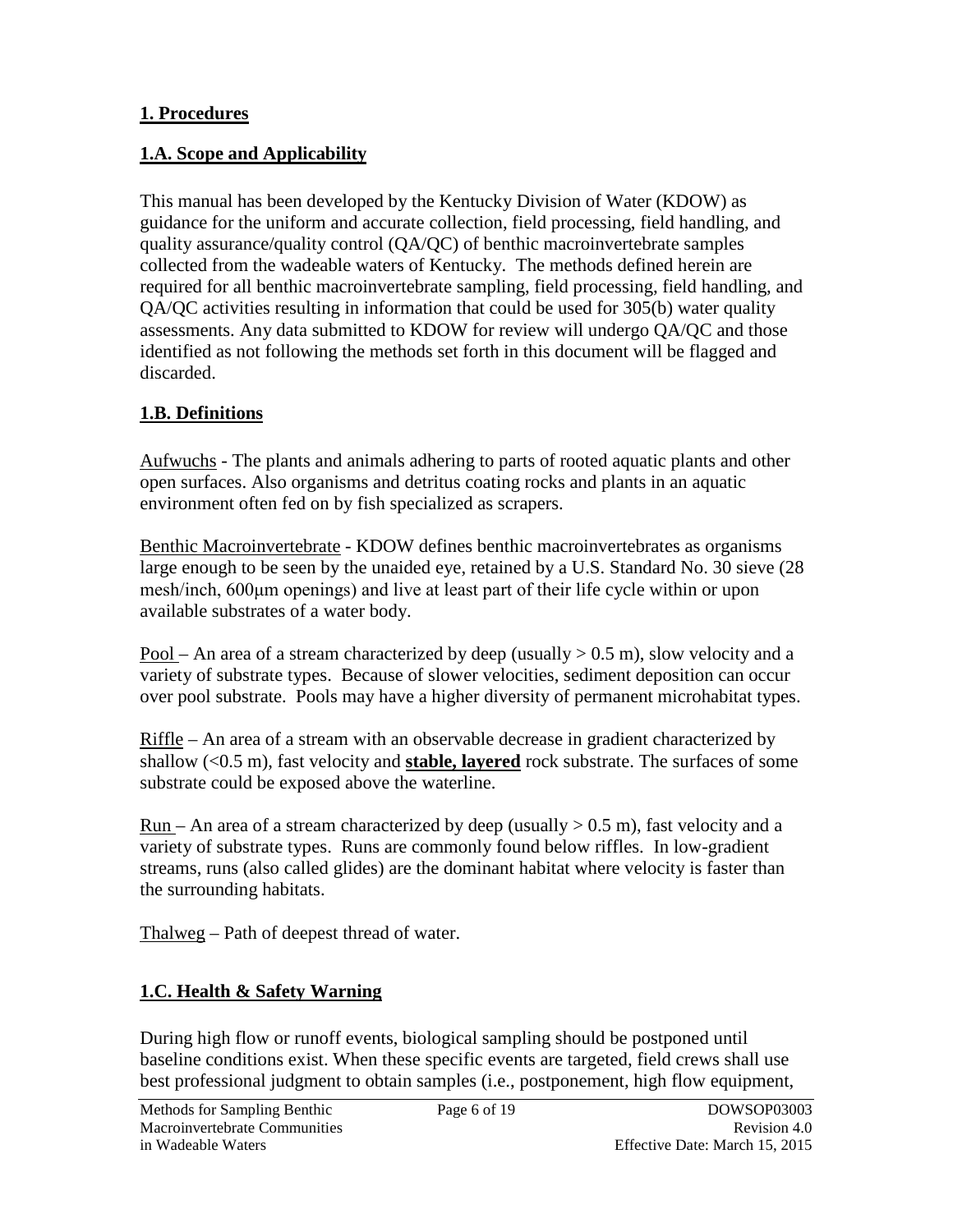etc.). Waders and specialized wading boots should be utilized when conducting in-stream biological sampling to remain dry, but also to provide a barrier from potential in-stream contaminants, and natural irritants (i.e., biting insects, poison ivy). It is recommended that a wading belt be used to reduce the chances of water filling waders during a fall. Boots should have studded soles to reduce the chances of slipping or falling. Investigators should exhibit caution around stream bank mud, boulders, bedrock or large woody debris to reduce the threat of a falling injury.

# <span id="page-6-0"></span>**1.D. General Cautions**

The sampling procedures herein require specific training and a demonstration of competency due to the expert judgment exercised during field sampling. It is recommended that individuals conducting benthic macroinvertebrate collections should train with KDOW staff (via workshops and/or participating in field sampling) to demonstrate competence.

When performing impact assessment in a stream, the contaminant plume from a point source or tributary may flow along one bank of the stream for some distance. Make sure benthic macroinvertebrates are sampled within the influence of the plume.

For special studies, any deviation from the procedures in this document will be noted in study documentation approved by KDOW biologists prior to sampling.

#### <span id="page-6-1"></span>**1.E. Personnel Qualifications / Responsibilities**

All biologists will meet minimum job classification requirements as specified by the Department of Personnel. Biologists will be certified in first aid, CPR, blood borne pathogens and HAZWOPER (OSHA 1910.120) and recertification will be completed as required. Biologists continue training by reviewing numerous peer reviewed journals and attending professional conferences. In order to stay current with changing biological methods and taxonomy it strongly benefits each biologist to attend a minimum of one professional conference annually as funds allow. As available, workshops in biological methods and taxonomy should be attended. A macroinvertebrate biologist will instruct any other personnel in sample protocol before sampling. At least one macroinvertebrate biologist will be present on all sampling events. New training requirements that are identified will be discussed with the Monitoring Section Supervisor, TMDL Section Supervisor, and/or Water Quality Branch Manager.

#### <span id="page-6-2"></span>**1.F. Equipment and Supplies**

- High or Low Gradient Stream Data Sheet
- Chain of Custody
- Sample Labels
- 600  $\mu$ m mesh, 0.25 meter wide rectangular net or kick seine
- 800 x 500-600  $\mu$ m D-frame dip net
- U.S. Number 10 sieve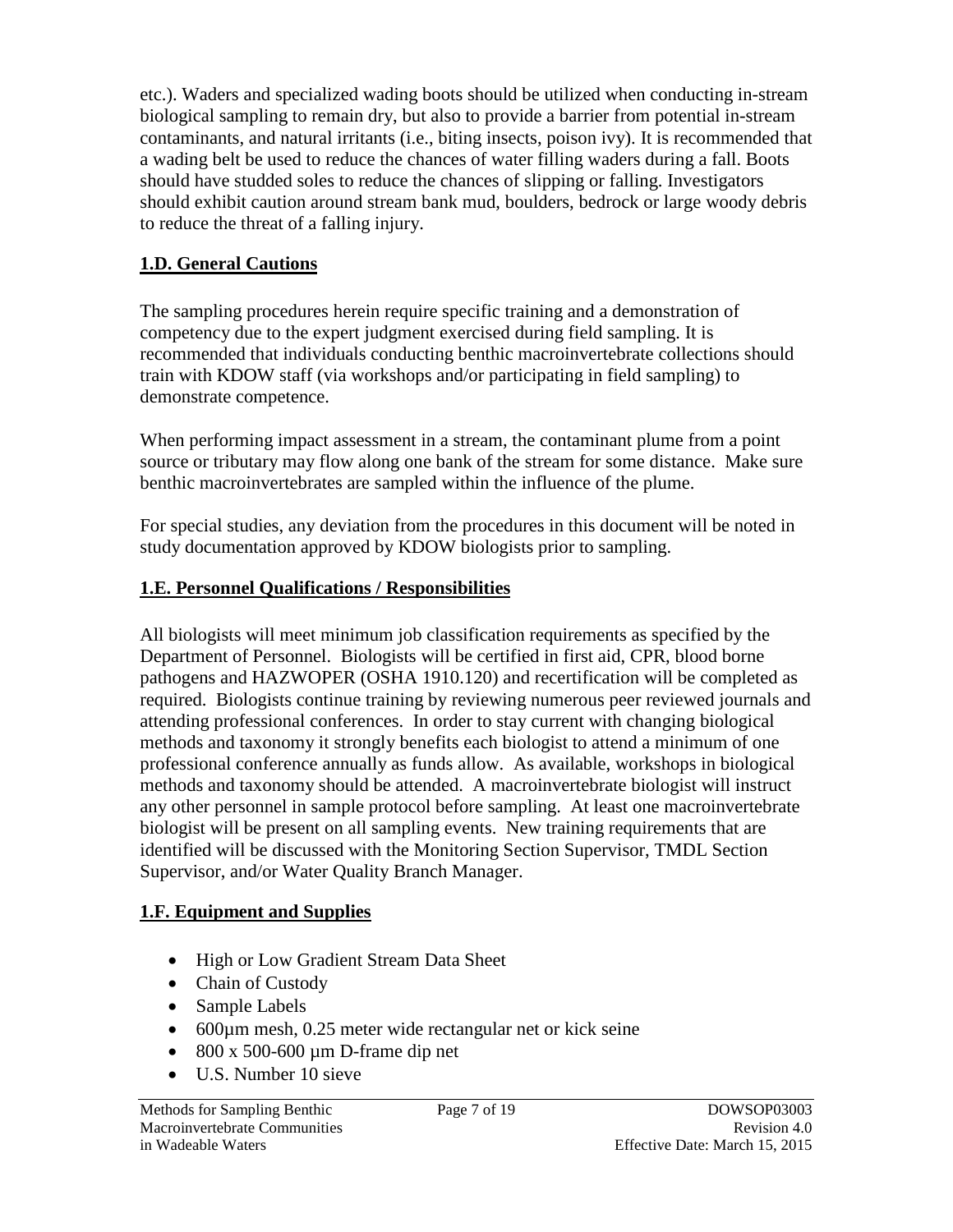- U.S. Number 30 sieve
- 2- 600µm mesh wash buckets
- Medium-sized bucket
- 300um nitex sampler/mesh
- Fine-tipped forceps
- 95% ethyl alcohol
- White picking pans
- Sample jars

# <span id="page-7-0"></span>**1.G. Methods**

# <span id="page-7-1"></span>**1.G.1. Type of Collections**

KDOW samples macroinvertebrate communities to establish reference conditions within the state to assess aquatic life use-support and gain understanding of trends for streams in each basin management unit (BMU). In addition, samples are acquired for comparative purposes for total maximum daily loads (TMDL) and best management practice (BMP) implementation evaluation. Standardized, semi-quantitative collections are made at all sampling locations. However, more precise quantitative data may be collected on a caseby-case basis or if biological monitoring requires more rigorous statistical analyses. Qualitative multi-habitat sweep collections are also made at most sites. In general, collection methods used by KDOW are similar to those discussed in Lenat (1988), Plafkin et al. (1989), Klemm et al. (1990), Eaton and Lenat (1991), U.S. EPA (1997b) and Barbour et al. (1999).

# <span id="page-7-2"></span>**1.G.2. Sampling Periods**

Collection of benthic macroinvertebrate samples within the designated index periods is critical for accurate assessments. Headwater streams (<5mi<sup>2</sup> drainage area), should be sampled between March 1 to May 31, while wadeable streams ( $>5mi^2$  drainage area) are sampled from May 1 to September 30. It is imperative that biologists monitor rainfall and flow conditions of streams within basins that will be sampled during a monitoring season. While preparing for the monitoring season, biologists will prioritize when certain streams will be sampled based upon catchment size, flow, rainfall and geology. It is suggested that headwater streams be sampled in March and April with the smallest streams sampled first. Streams with catchment areas between 5-10 square miles should be sampled in May. Wadeable streams with catchment areas larger than 10 square miles can be sampled anytime within the May to September index period. Each program coordinator will specify this prioritization process in the yearly monitoring study plan.

In some cases, sampling outside these index periods is permissible to assess immediate impacts (e.g., chemical spills, leaks, etc.). For routine assessments or baseline data collection, samples collected outside of these index periods are considered unacceptable. Also, benthic macroinvertebrate samples should not be collected during periods of excessively high or low flows or within two weeks of a known scouring flow event.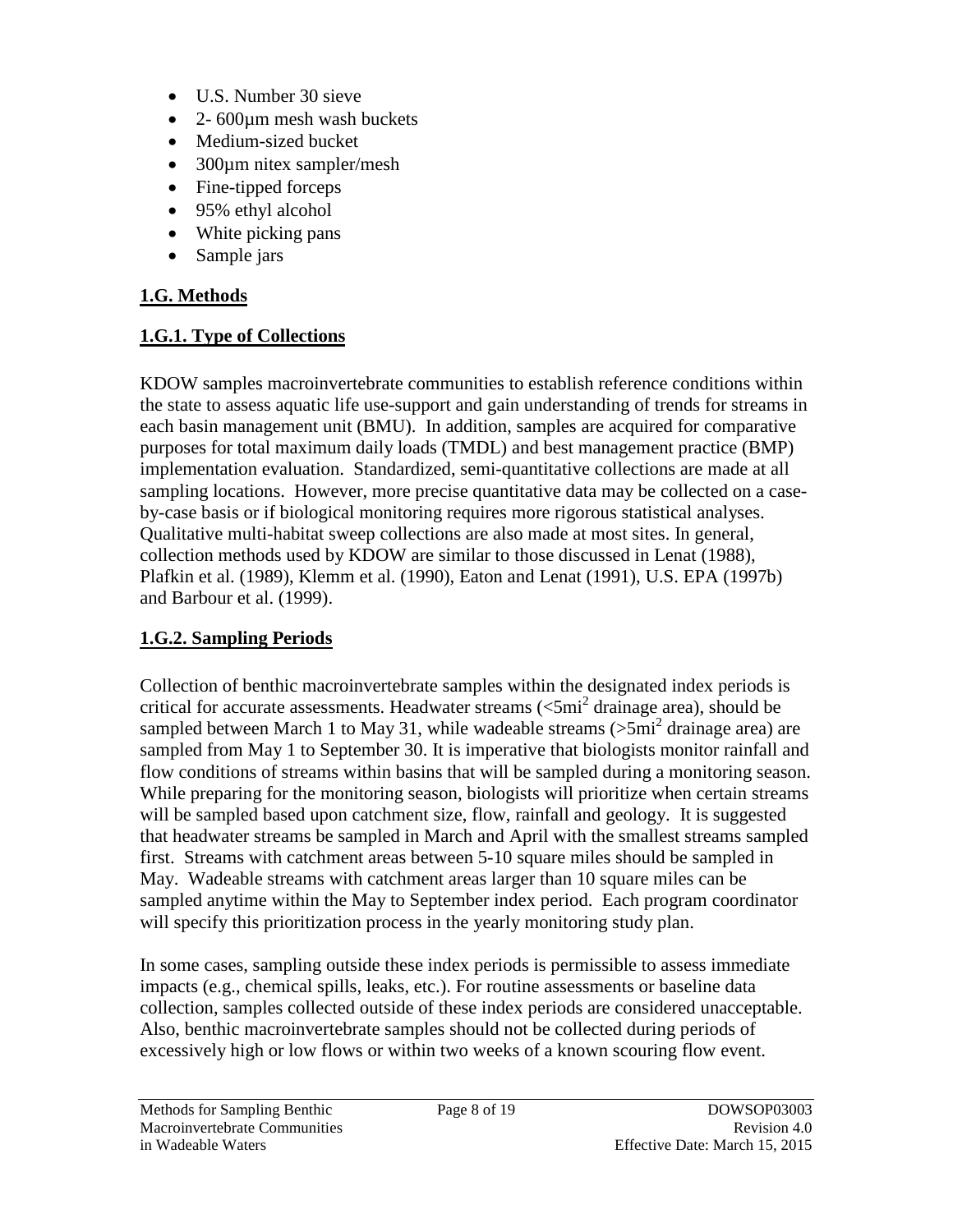#### <span id="page-8-0"></span>**1.G.3. Sample Reach**

A representative reach of stream should be selected for sampling. The stream reach to be assessed should be no less than 100 meters and no more than 300 meters. Large tributaries have the potential to greatly influence the biological communities of a sampling reach, therefore, it is desirable to either sample above or below the confluence of large tributaries to the reach.

## **1.G.4. Sampling Methods**

The methods described in this section are modifications of the single and multi-habitat approaches outlined by Barbour *et al*. (1999). These methods vary somewhat among stream sizes and gradients because of differences in habitat types present. KDOW must approve any deviation from the methods described below.

It is important to keep in-stream habitat intended for benthic macroinvertebrate sampling intact and undisturbed until samples have been collected. Therefore, field personnel should avoid walking through areas designated for collection of benthic macroinvertebrates until sampling has been completed. Failure to use caution could result in sample degradation.

## <span id="page-8-1"></span>**1.G.4.1. High-Gradient Streams**

High gradient streams are defined as streams that have velocities greater than 0.013m/sec (0.5ft/sec), exhibit rapid changes in stream gradient and have a high frequency of riffle habitat. These streams are commonly found in the Mountain, Bluegrass and Pennyroyal Bioregions of Kentucky.

In high-gradient streams, riffle habitat predominates and is the primary targeted habitat. A collection consists of two types of samples: 1) a composited semi-quantitative riffle sample and 2) a composited multi-habitat sample. These two sample types must be kept separate. A summary of these collection techniques is shown in Table 1.

There may be situations in which high gradient streams lack true riffle habitat. Under these circumstances, it is appropriate to use best professional judgment to identify where a riffle might be as determined by changes in stream bed slope and/or stream flow. For example, if the stream is dominated by sediment, a riffle can be defined as the area in which shallow water is moving quickly over an area that may have unstable gravel/cobble substrate. In streams dominated by bedrock, a riffle can be defined as the area in which a noticeable change in slope causes turbulence of the water surface.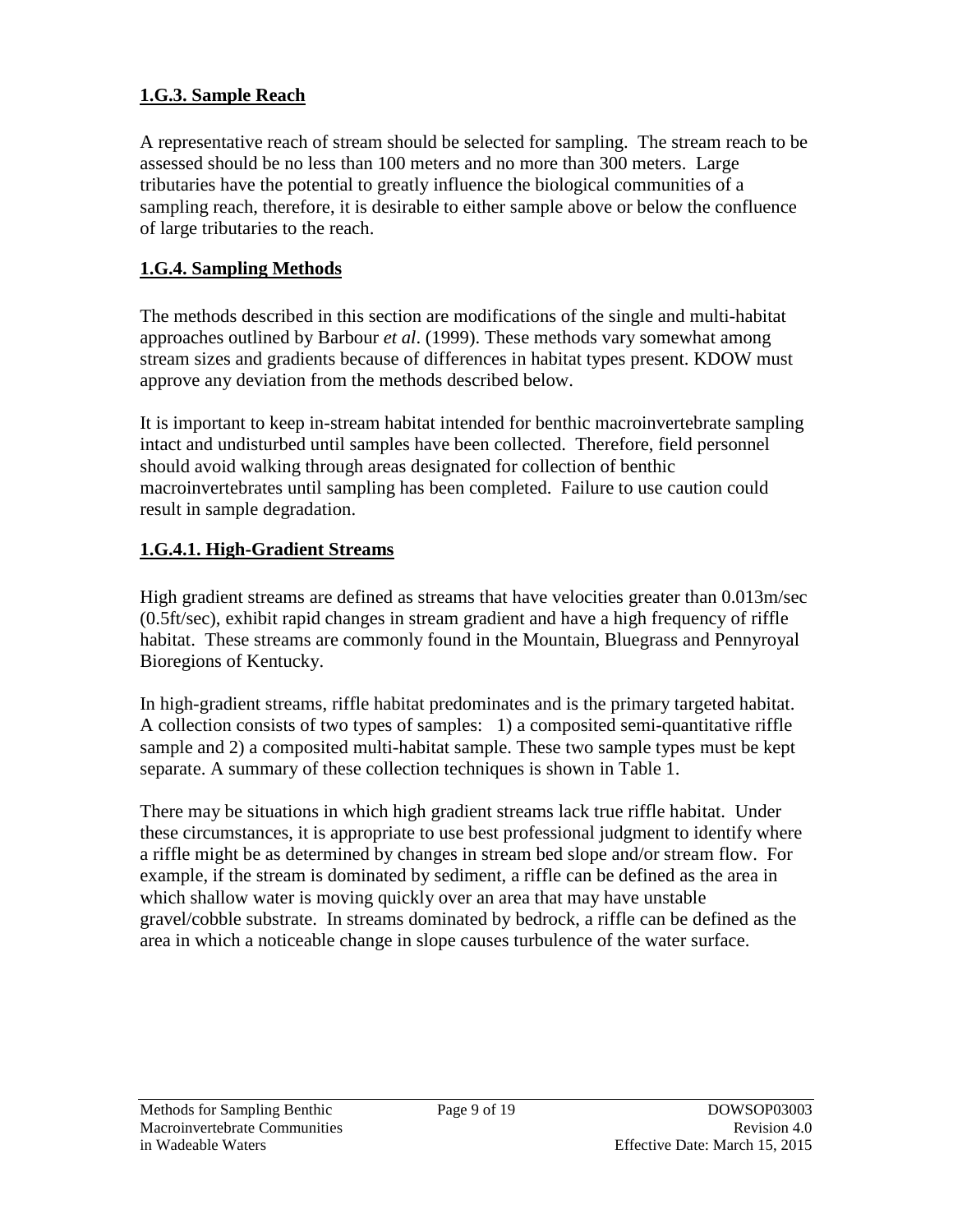|                                        | Table 1. Summary of sampling methods for headwater and wadeable high-gradient streams. |                                  |                                 |                                           |
|----------------------------------------|----------------------------------------------------------------------------------------|----------------------------------|---------------------------------|-------------------------------------------|
| Technique                              | <b>Sampling Device</b>                                                                 | Habitat                          | Replicates (composited)         |                                           |
|                                        |                                                                                        |                                  | <b>Headwater</b>                | Wadeable                                  |
| $1m2$ kicknet/seine <sup>1</sup>       | Kicknet/seine and wash bucket                                                          | Riffle                           | $4 - 0.25$ m <sup>2</sup>       | $4 - 0.25$ m <sup>2</sup>                 |
| Multi-habitat                          |                                                                                        |                                  |                                 |                                           |
| <b>Undercut Banks/Roots</b>            | D-frame dip net and washbucket                                                         | Riffle-Run-Pool                  | 3 each                          | 3                                         |
| Sticks/Wood                            | D-frame dip net and washbucket                                                         | Riffle-Run-Pool                  | 3                               | N/A                                       |
| <b>Leaf Packs</b>                      | D-frame dip net and washbucket                                                         | Riffle-Run-Pool                  | 3                               | 3                                         |
| Headwater<br><b>Depositional Areas</b> | D-frame dip net and washbucket or US<br>No. 10 Sieve                                   | <b>Margins</b>                   | 6                               | N/A                                       |
| Wadeable<br><b>Depositional Areas</b>  | US No. 10 Sieve                                                                        | Margins                          | N/A                             | 3                                         |
| Aufwuchs Sample                        | D-frame dip net and washbucket                                                         | Riffle-Run-Pool                  | N/A                             | 3                                         |
| <b>Emergent Vegetation</b>             | D-frame dip net and washbucket                                                         | Riffle-Run-Pool                  | N/A                             | 3                                         |
| Bedrock/Slabrock                       | D-frame dip net and washbucket                                                         | Run-Pool                         | N/A                             | 3                                         |
| <b>Water Willow Beds</b>               | D-frame dip net and washbucket                                                         | Riffle-Run-Pool                  | N/A                             | 3                                         |
| <b>Rock Pick</b>                       | Fine-tipped forceps and wash bucket                                                    | Riffle-Run-Pool<br>As Applicable | 5 small boulders<br>(pool only) | 15 total (5 from each<br>Riffle-Run-Pool) |
| <b>Edge Habitat</b>                    | D-frame dip net, fine-tipped forceps and<br>wash bucket                                | Margins                          | 3                               | 3                                         |
| Wood Sample                            | Fine-tipped forceps and wash bucket                                                    | Riffle-Run-Pool                  | 2 linear meters                 | 3-6 linear meters                         |

## Sample contents kept separate from other habitats.

#### **1.G.4.1.A. Riffle (Semi-Quantitative) Sample**

The semi-quantitative, riffle sample is comprised of four samples collected from four 0.25 m<sup>2</sup> quadrat kick net samples stratified within the thalweg of riffle habitat. This habitat is targeted to ensure the highest species richness and abundance of benthic macroinvertebrates. The thalweg of a riffle also guarantees the most flow permanence and substrate stability. Two kick net samples are allocated to each of two distinct riffles (at minimum) that are separated by at least one pool or run. This is done to help reduce between-riffle variability. If there are several riffles located within the reach, the sampling effort should be spread across the reach to give a comprehensive evaluation of the entire community (i.e. if four riffles are present then each riffle is to receive one 0.25 m<sup>2</sup> sample). The four samples are composited into a 600μm mesh wash bucket to yield a  $1m<sup>2</sup>$  semi-quantitative sample. Large stones, leaves and sticks are individually rinsed and inspected for organisms and then discarded. Small stones and sediment are removed by elutriation using the wash bucket and U.S. No. 30 sieve.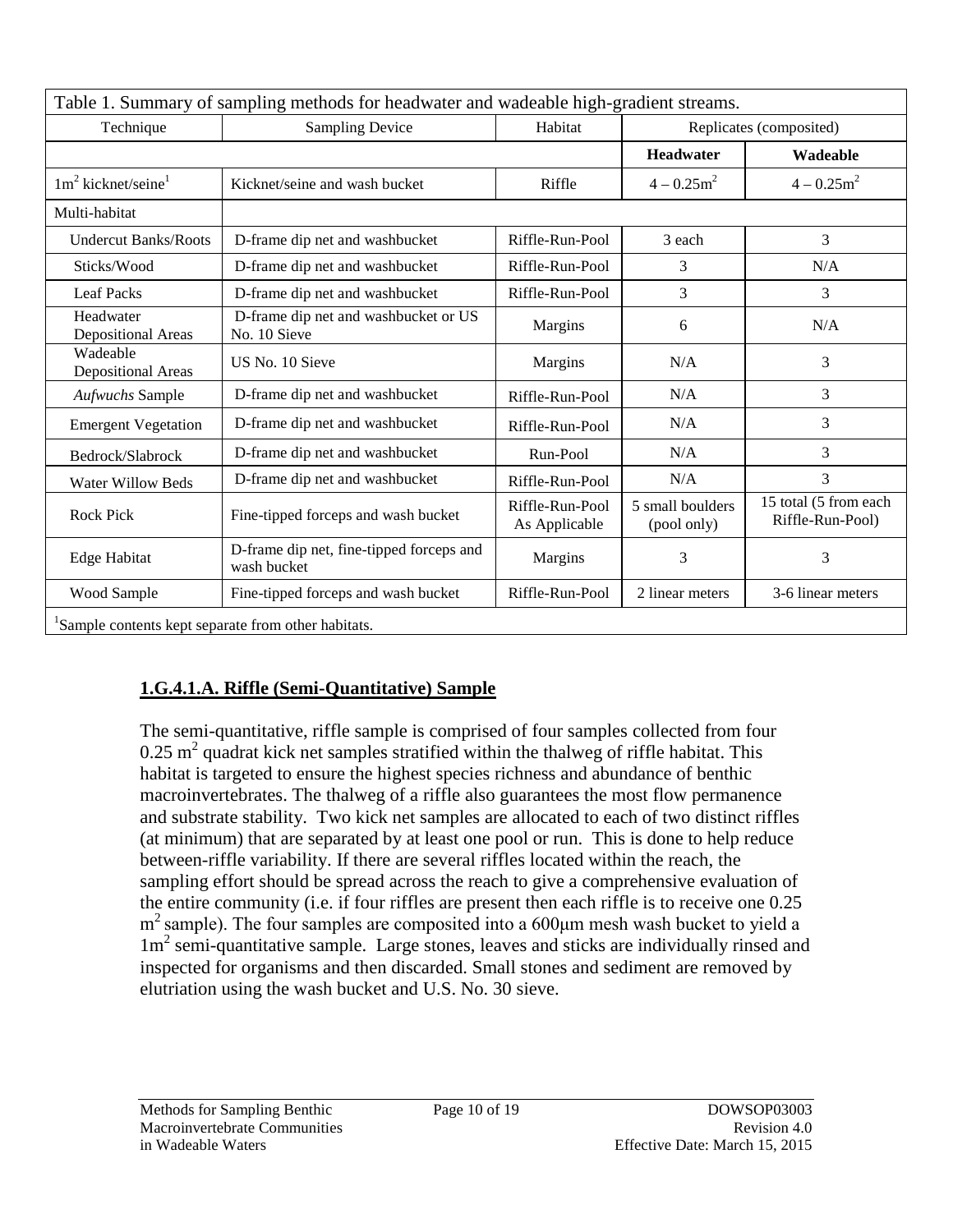# **1.G.4.1.B. Multi-Habitat (Qualitative) Sample**

The qualitative sample is collected from various habitats that are present within the stream reach. The types of habitats targeted for multi-habitat sampling vary depending on stream size. Table 1 provides the sampling guidelines that should be followed when collecting qualitative samples in headwater and wadeable streams. If certain habitats are not available at a reach, these absences shall be noted in the field notes. Descriptions of the habitats that are targeted are found below.

# 1. Undercut Banks/Root Mats

Undercut banks and root mats from riffles, runs, and pools are sampled in both headwater and wadeable streams. The D-frame dip net is placed under the root wad or undercut bank, jabbed for approximately 1m, and then swept through the area to collect dislodged organisms. If large root wads are available, then place the root wad into the dip net and shaking vigorously. The contents are removed from the dip net and placed into a mesh wash bucket. At least three replicates are sampled within the reach. If undercut banks/root wads are present in more than one macrohabitat (i.e. riffle), then each is sampled separately with three (3) replicates.

# 2. Sticks/Wood

**Sticks and wood are to be sampled from riffles, runs, and pools of headwater streams only.** This habitat is sampled by kicking and/or stirring up loose emerged wood piles where present and then sweeping through the area to collect dislodged organisms. Material is then rinsed in the wash bucket and any sticks or wood are thoroughly washed and inspected before discarding. A total of three replicates will be sampled.

# 3. Leaf Packs

Leaf packs are to be sampled from riffles, runs, and pools of both headwater and wadeable streams. Leaf packs are preferably collected from "conditioned" (i.e., not newfall material) material when possible. Samples are placed into the wash bucket and the material thoroughly rinsed to dislodge organisms. The washbucket is inspected and cleaned of organisms, which are placed in the collecting jar. After inspection, the leaf material discarded. Three leaf packs will be sampled for each sampling reach.

# 4. Headwater Stream Depositional Areas

Depositional areas within streams provide a unique habitat that specific macroinvertebrate taxa require in order to be productive. These habitats, most commonly associated with stream margins, are sampled by kicking and/or stirring up silt, sand, and fine gravel and then sweeping through the area to collect dislodged organisms or by using a U.S. No. 10 sieve as described in the next section. Six replicates will be collected in order to capture a variety of depositional areas with different proportions of silt, sand, and fine gravel substrate types.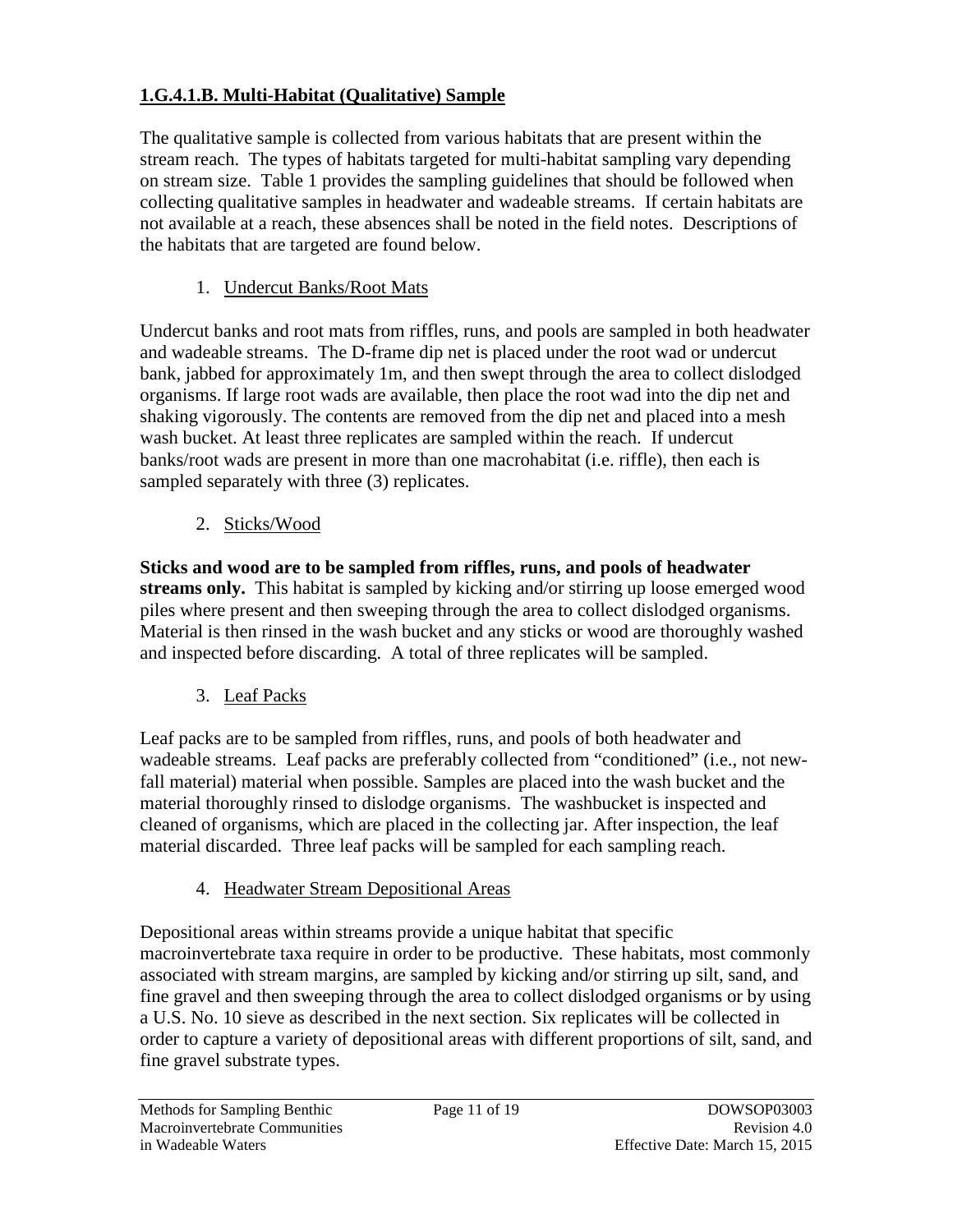## 5. Wadeable Stream Depositional Areas

Replicate samples are collected from three different depositional areas in wadeable streams. A U.S. No. 10 sieve is used to sort larger invertebrates (e.g., mussels, burrowing mayflies, dragonfly larvae) from silt, sand, and fine gravel by scooping the substrate to an approximate depth of 5cm for approximately 0.5 meter. All organisms are placed in the collecting jar and any coarse material discarded.

# 6. *Aufwuchs* Sample

*Aufwuchs* **is sampled from riffles, runs, and pools from wadeable streams only.** This habitat is sampled by kicking and/or stirring approximately 1 meter of attached filamentous algae, moss, or small plants and then sweeping through the area to collect dislodged organisms. The material is rinsed and inspected for macroinvertebrates. All organisms are placed in the collecting jar and the material discarded. A total of three replicates are sampled within the reach.

7. Marginal Emergent Vegetation (exclusive of *Justicia americana* beds)

**Marginal emergent vegetation, exclusive of water willow,** *Justicia americana***, will be sampled in riffles, runs, and pools of wadeable streams only.** This habitat is sampled by thrusting (i.e., "jabbing") the dip net into the vegetation for approximately 1 m, and then sweeping through the area to collect dislodged organisms. Material is then rinsed in the wash bucket and any sticks, leaves and vegetation are thoroughly washed and inspected before discarding. Remaining macroinvertebrates are placed in the collecting jar. A total of three replicates are sampled within the reach.

8. Bedrock or Slab-Rock Habitats

**Bedrock and slab-rock surfaces are sampled from riffles, runs, and pools of wadeable streams only.** These habitats are sampled by placing the edge of the dip net flush on the substrate, and disturbing approximately 0.1  $m<sup>2</sup>$  of area to dislodge attached organisms. Material is emptied into a wash bucket, rinsed, inspected for organisms, and discarded. All remaining organisms are placed in the collecting jar. A total of three replicates are sampled within the reach.

# 9. Water Willow (*Justicia Americana)* Beds

Water willow is a very common aquatic plant associated with marginal areas in wadeable streams. **Sampling of this habitat type is conducted in riffles, runs, and pools of wadeable streams only.** These beds are sampled by working the net through a 1 m section in a jabbing motion. The material is then emptied into a wash bucket and any willow stems are thoroughly washed, inspected, and discarded.All organisms are placed in the collecting jar.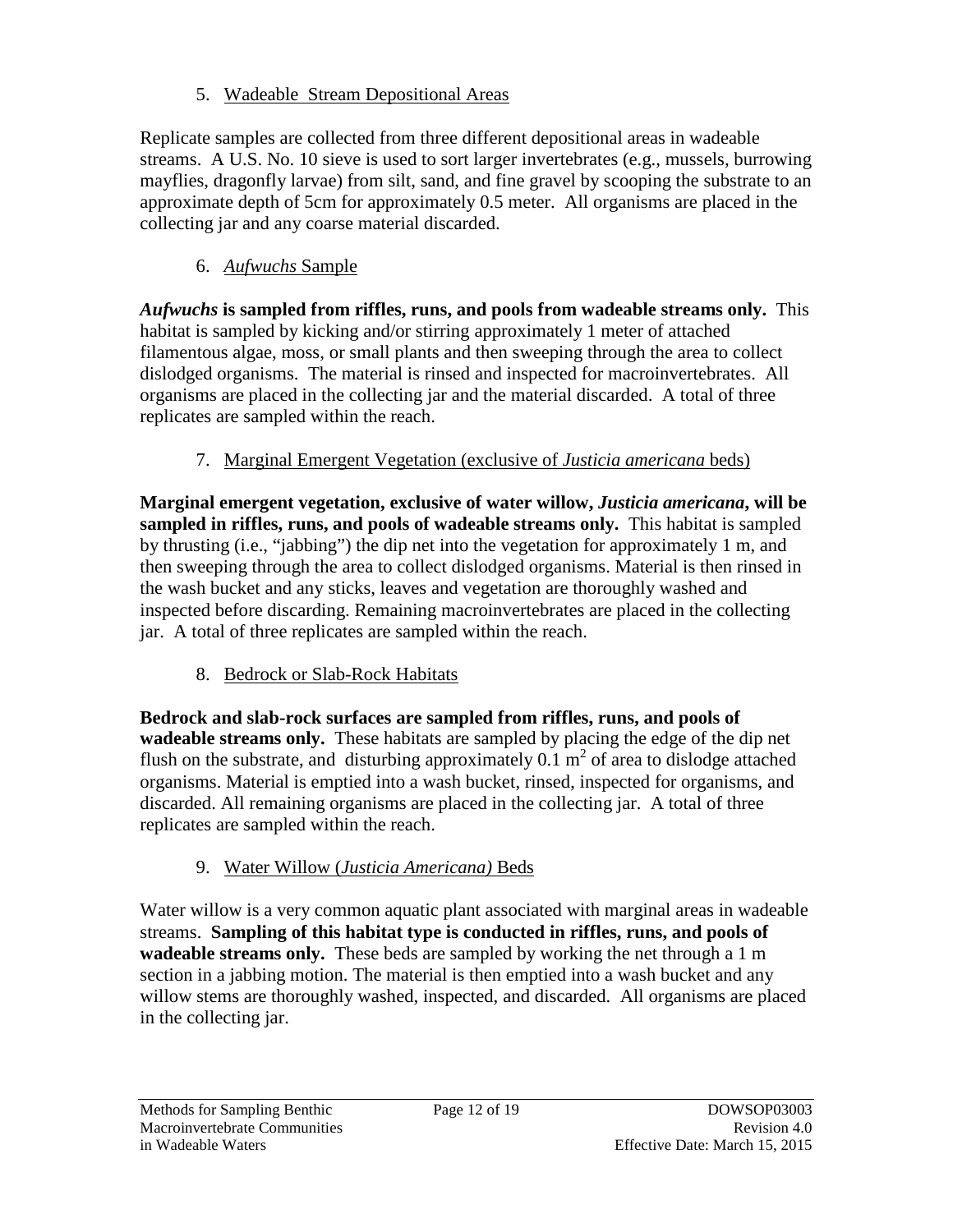#### 10. Rock Picking

Benthic macroinvertebrates are picked from small boulders in both headwater and wadeable streams. Selected rocks are washed in a bucket half filled with water and then carefully inspected to remove organisms. Individuals are picked from 5 small, pool boulders in headwater streams and 15 small boulders from each wadeable stream macrohabitat (5 each from riffles, runs and pools).

## 11. Edge Habitat

Edge habitats are stream margins often associated with either in-stream sediment deposits or floodplain/bank margin. Edge habitats are really good places to look for snails and beetles. Three 1 meter long areas are visually examined for additional macroinvertebrate taxa that might have been missed while utilizing other multi-habitat methods. Edges that have not been previously sampled for another habitat should be targeted.

## 12. Wood Sample

"Conditoned" submerged wood will be sampled in both headwater and wadeable streams. Smaller pieces of wood are individually rinsed into the wash bucket and inspected for burrowers and crevice dwellers. All macroinvertebrates on or in the wood are removed with fine-tipped forceps and placed in the collecting jar. Likewise, all dislodged organisms in the washbucket are removed and placed in the collecting jar. Large diameter, well-aged logs should be inspected and handpicked with fine-tipped forceps. Any individual picked from logs are placed in the collecting jar. In headwater streams, a minimum of 2 meters (6 linear feet) of wood ranging from 5-15 cm in diameter will be picked, while 3 to 6 meters (10 to 20 linear feet) of wood ranging from 5-15 cm in diameter will be picked in wadeable streams. In both headwater and wadeable streams, pieces of wood should range from 5-15 cm (2-6 inches) in diameter.

# <span id="page-12-0"></span>**1.G.4.2. Low-Gradient Streams (MACS 20 Jab Method)**

Low-gradient streams are defined as streams that have velocities less than 0.013m/sec (0.5ft/sec) and naturally lack riffle habitat with stable rocky substrate. The most productive habitats of these streams are typically root wads, woody snags, undercut banks and aquatic vegetation. These streams are found in the western parts of the state, particularly in the Mississippi Valley and Interior River Lowlands (MVIR) bioregion.

The sampling method follows the Mid-Atlantic Coastal Plain Streams Workgroup (MACS) protocol (US EPA 1997a) also detailed in Barbour et al. (1999). The technique is considered proportional sampling, where some predetermined number of sample units (20 in this case) is allocated among distinct microhabitats in relation to their proportion found within a stream reach. A sample unit is called a "jab" in which a D-frame dip net is thrust into the targeted habitat in a jabbing motion for approximately 0.5 meter and then swept with the net two or three times to collect the dislodged organisms. If a jab becomes heavily clogged with debris and sediment, then discard the material making sure that the net is free from any macroinvertebrates and repeat the jab. Under no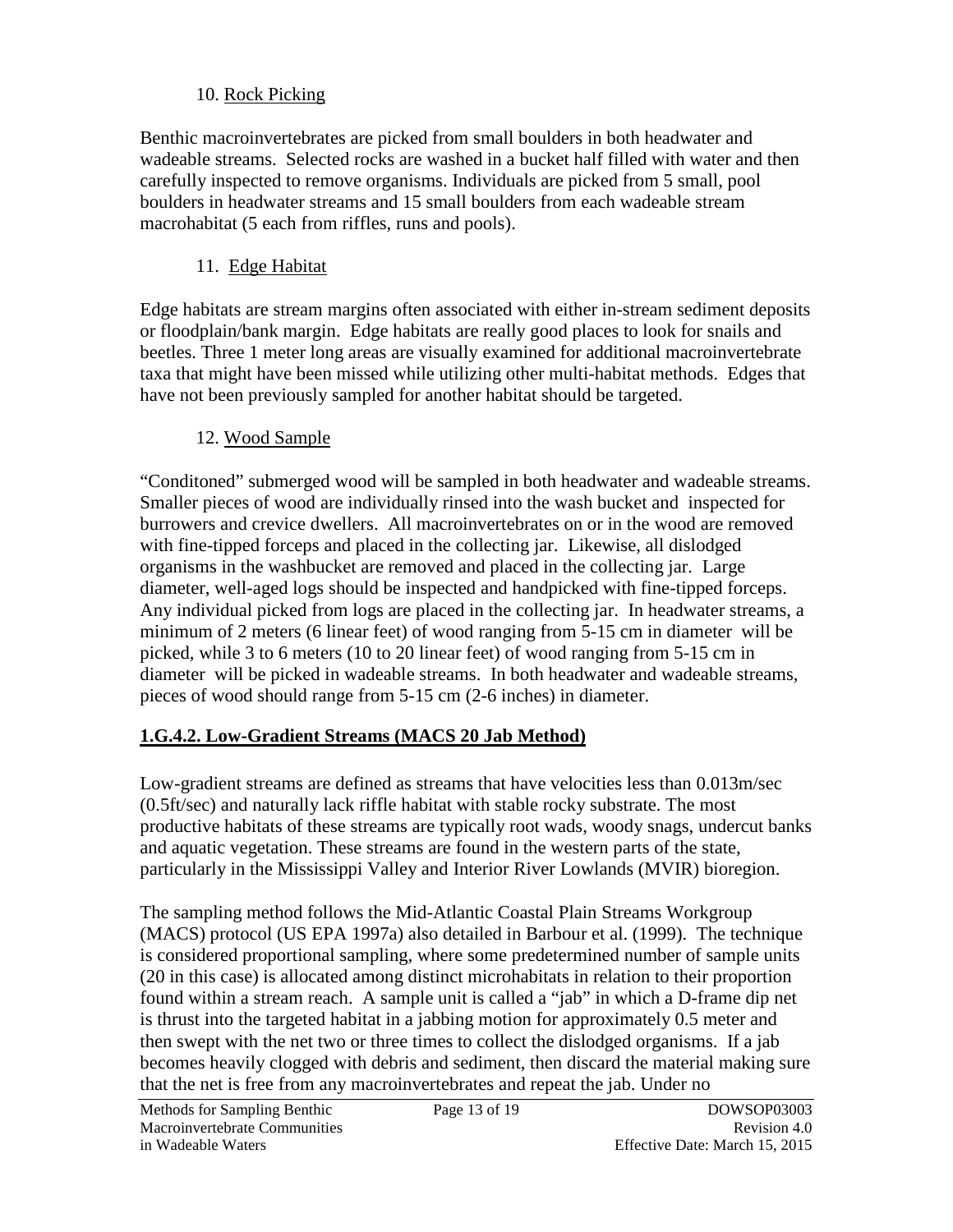circumstances should more or less than 20 jabs be collected per sample. All material is composited into a wash bucket for further processing. Large leaves and twigs can be washed, inspected and discarded to reduce the volume of the debris in the sample. Sand and sediment should be elutriated using a bucket and 600 μm sieve. As an example, if the stream reach is determined to be half undercut banks/roots, a quarter cobble/gravel, and a quarter leaf packs, the biologist would complete 10 jabs in the undercut banks/root wads, 5 jabs in the cobble/gravel, and 5 jabs in leaf packs, achieving a total of 20 jabs that were completed in the appropriate proportion.

Each of the following habitats will be targeted, if present within the sampling reach and are outlined in Table 2, while a more detailed description of each sample type is described thereafter.

| <b>Sample Type</b>                    | <b>Sampling Device</b>                 | Habitat        |
|---------------------------------------|----------------------------------------|----------------|
| Proportional Jabs                     |                                        |                |
| Undercut<br><b>Banks/Roots</b>        | D-frame dip net and wash bucket        | All Applicable |
| Emergent<br>Vegetation                | D-frame dip net and wash bucket        | All Applicable |
| Snag/Woody<br>Debris                  | D-frame dip net and wash bucket        | All Applicable |
| Cobble/Gravel                         | D-frame dip net and wash bucket        | All Applicable |
| Silt, Sand, Fine<br>Gravel            | D-frame dip net and wash bucket        | <b>Margins</b> |
| <b>Leaf Packs</b>                     | D-frame dip net and wash bucket        | Run-Pool       |
| Edge Habitat                          | D-frame dip net and wash bucket        | Margin         |
| Wood Sample (5-15)<br>cm in diameter) | Fine-tipped forceps and wash<br>bucket | Run-Pool       |

Table 2 Summary of the proportional MACS 20 jab sampling method for low-gradient streams.

Each available habitat is allotted a portion of the 20 jabs available (i.e. if 4 major habitats are equally represented, 5 jabs would be taken from each of the 4 habitats).

#### 1. Undercut Banks/Roots

These are sampled by placing a large root wad into a D-frame dip net and shaking vigorously. The contents are removed from the dip net and placed into the mesh wash bucket. If undercut banks are present in both run and pool areas, each is allotted jabs separately.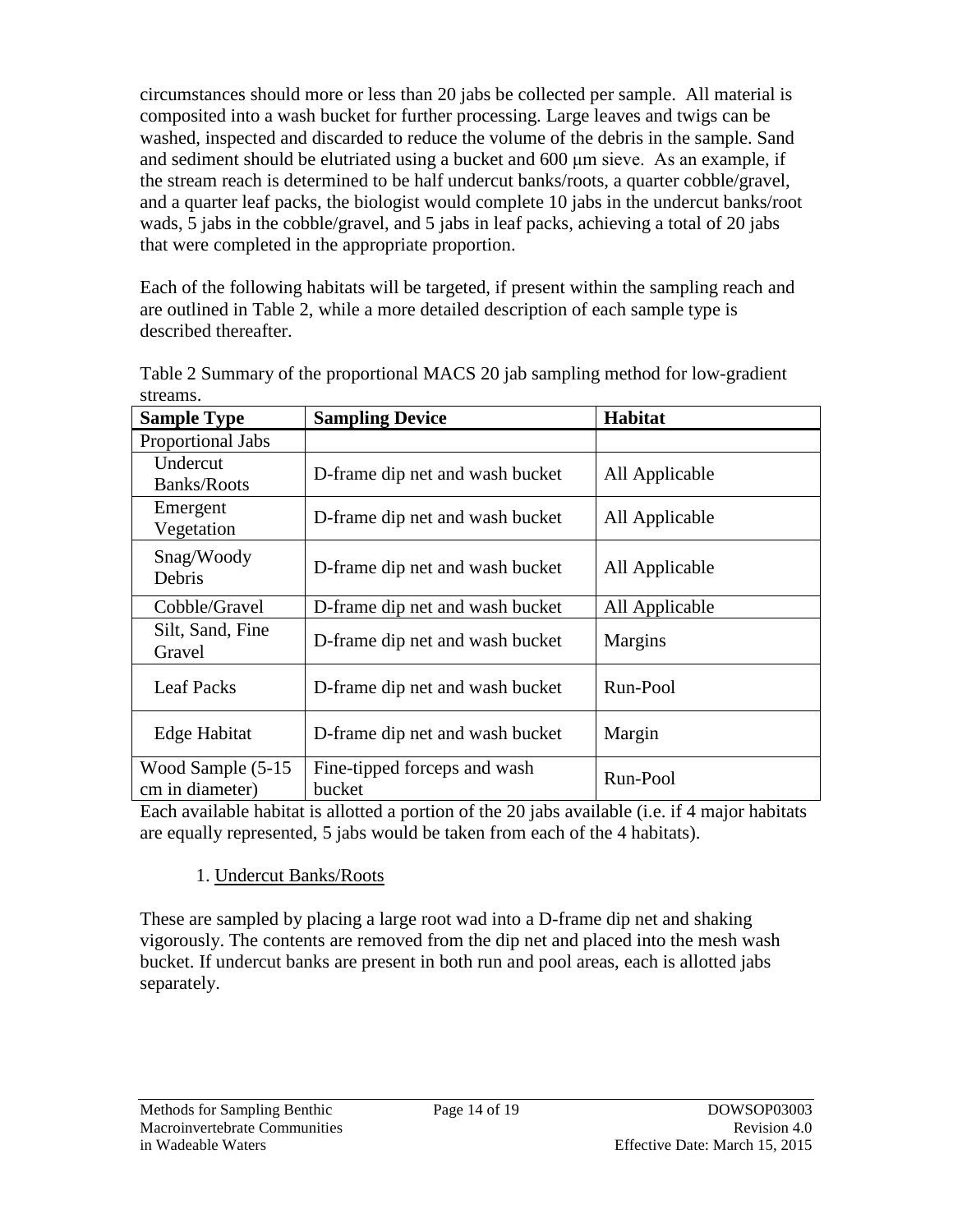# 2. Emergent Vegetation

In deep water, this habitat is sampled by drawing the dip net through the vegetation from the bottom to the surface (no more than 0.5m). In shallower water, jab the net along the bottom in the rooted area, then sweep through the area to collect dislodged organisms. Material is then rinsed in the wash bucket and any sticks, leaves and vegetation are thoroughly washed and inspected before discarding.

# 3. Snags/Woody Debris

Snag samples are preferably collected from "conditioned" (i.e., not new-fall) material. If possible, avoid large snags as they are difficult to sample. Medium sized snags can be kicked first to dislodge organisms, but only after the net has been placed downstream of the disturbance. Woody debris is sampled by jabbing and sweeping the submerged area. Large diameter, well-aged logs can be inspected and handpicked with fine-tipped forceps. Woody material is emptied into a wash bucket, rinsed, inspected for organisms, and discarded.

# 4. Cobble/Gravel

Shallow cobble/gravel areas are sampled by disturbing the substrate 0.5m above the net. The net must remain in close contact to the bottom of the stream for at least 30 seconds after kicking has stopped, sweep through a 1m section in a jabbing motion to collect dislodged macroinvertebrates. The material is then emptied into a wash bucket and thoroughly washed. The organisms in the sample can be elutriated away from the gravel, after which the gravel is inspected and discarded.

# 5. Silt, Sand, and Fine Gravel

This habitat is sampled with a bumping motion as opposed to jabbing, to reduce the amount of fines/debris in the net. The material collected is treated similarly to the cobble/gravel sample.

# 6. Leaf Packs

Leaf packs are collected from conditioned material, whenever possible. Samples are taken from runs and pools and placed into the wash bucket. Leaf material is thoroughly rinsed to dislodge organisms, inspected and discarded.

# 7. Edge Habitat

Edge habitats are stream margins often associated with either in-stream sediment deposits or floodplain/bank margin. Edge habitats are really good places to look for snails and beetles. Edges that have not been previously sampled for another habitat should be targeted.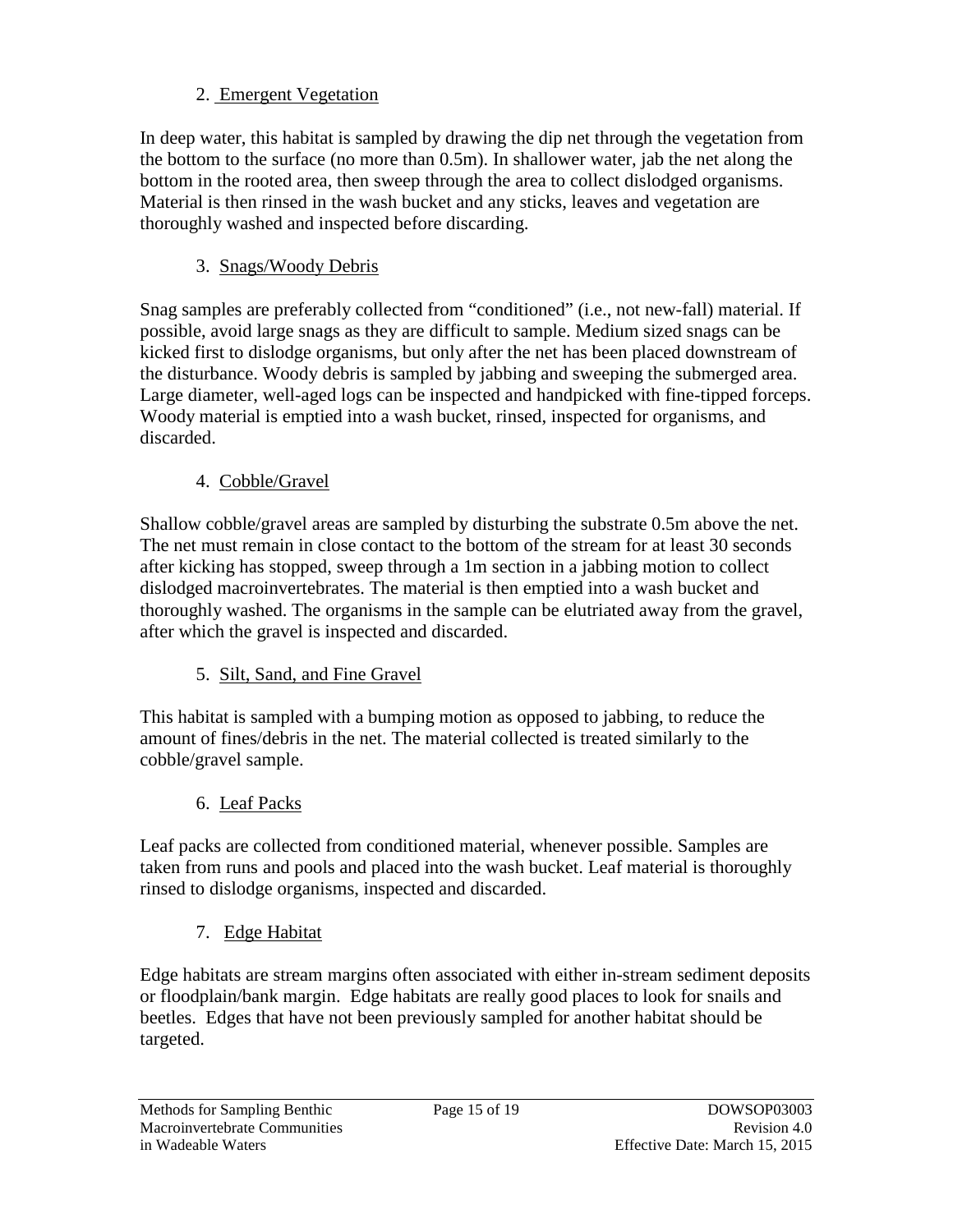## 8. Wood Sample

"Conditioned" submerged wood may be sampled as a jab in both headwater and wadeable low-gradient streams. Smaller pieces of wood are individually rinsed into the wash bucket and inspected for burrowers and crevice dwellers. All macroinvertebrates on or in the wood are removed with fine-tipped forceps and placed in the collecting jar. Likewise, all dislodged organisms in the washbucket are removed and placed in the collecting jar. Large diameter, well-aged logs should be inspected and handpicked with fine-tipped forceps. Any individual picked from logs are placed in the collecting jar. In headwater streams, a minimum of 2 meters (6 linear feet) of wood ranging from 5-15 cm in diameter equates to one jab, while 3 to 6 meters (10 to 20 linear feet) of wood ranging from 5-15 cm in diameter will represent one jab in wadeable streams.

# **1.G.4.3. Alternative Sampling Methods**

The following are methods that may be used for special studies, as approved by KDOW:

# **1.G.4.3.A. Modified Traveling-Kick Method (TKM)**

The TKM is an adaptation of Hornig and Pollard's (1978) method. A traveling kicknet is used to collect samples along horizontal transects across the width of the stream at midriffle in the thalweg. In the event that the riffle cannot be sampled using horizontal transects, samples will be collected diagonally in an upstream direction. A triangular or D-frame dip net is placed on small cobble sizes or smaller sized substrate and moved in an upstream direction disturbing an area in front of the dip net of 30 cm (1 ft). The distance covered in the Interior Plateau portion of the state is 1.5 m (5 ft) in 30 seconds, while the distance in the Eastern and Western Coal Fields and Jackson Purchase area is 3 m (10 ft) in one minute.

# **1.G.4.3.B. Surber Sampler**

Three to four Surbers samples are taken along a transect across the stream at mid-riffle in the thalweg by methods outlined in Needham and Needham (1962) and Klemm et al. (1990). In the event that the Surbers cannot be taken on a transect, they will be collected diagonally in an upstream direction. The Surber samplers should be employed only when the riffles are shallow (20 cm or less) and the current is moderate.

# **1.G.4.3.C. Modified Hester-Dendy Multiplate Sampler**

Three multiplates, as described by Fullner (1971), are attached by wire or cord to a flotation device and allowed to float 25–30 cm (1 ft) below the surface. The multiplates are collected at the end of three weeks during the summer in the Interior Plateau or six weeks in the spring or fall in the Interior Plateau and for six weeks in the rest of the state regardless of season.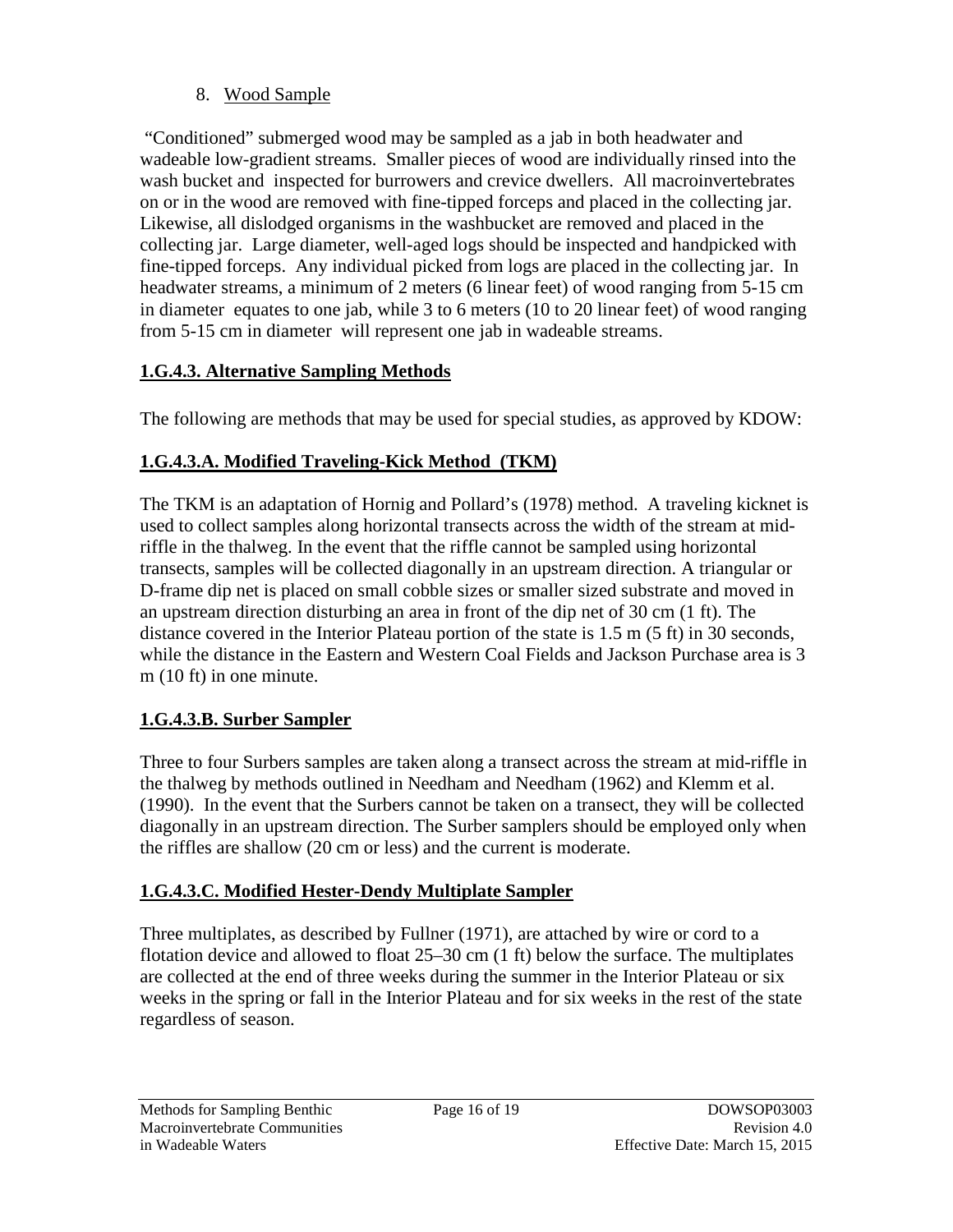#### **1.G.4.3.D. Basket Sampler**

These samplers, described by Mason et al. (1967), may be used in lieu of multiplates. The basket samplers should be filled with limestone rock of approximately 7.5 cm (3 in) in diameter or porcelain spheres of approximately the same diameter. Residence time is the same as the multiplates.

## **1.G.4.3.E. Drift Nets**

These should be used in streams that have a current velocity of more than 0.5 m/sec (1.5) ft/sec). A minimum of two drift nets per station should be used. One net should be set 25 cm (10 in) from the surface of the river and one set 10 cm (4 in) below the surface of the water. The collection period should be from one to three hours. Data should be reported in number of organisms per  $100 \text{ m}^3$  of flow. Additional information can be found in Klemm et al. (1990).

## **1.G.4.3.F. Dredges**

These may be used in lentic-type environments in water depths greater than 1 m and collected along a transect. The number of samples collected on the transect will be dependent upon the goals of the study. All dredge samples are to be washed in a 600 μm mesh bucket.

## <span id="page-16-0"></span>**1.G.5. Sample Processing**

Large sticks and leaves are washed, inspected for organisms and discarded. Material should be elutriated and hand washed into a bucket and 600 um sieve. This process is repeated until a manageable amount of debris and organisms (relative to the size of the sample container) can be preserved for laboratory processing.

While at the sampling location, all macroinvertebrate samples will receive a label. The label may be placed in the sample jar or written directly on the jar with a permanent marker. The label will include the site number, stream name, location, county, date sampled and the collector's initials.

After sampling has been completed, all sampling gear will be thoroughly cleaned to remove all benthic organisms so that specimens are not carried to the next site. The equipment shall be examined prior to sampling at the next site to ensure that no benthic macroinvertebrates are present.

# <span id="page-16-1"></span>**2. Quality Assurance and Quality Control (QA/QC)**

Quality assurance and quality control measures that will be utilized to demonstrate confidence in collection procedures may include, but are not limited to, field audits, annual recertification in collection methods, annual review of standard operating procedures and specified training for new personnel. If more specific QA/QC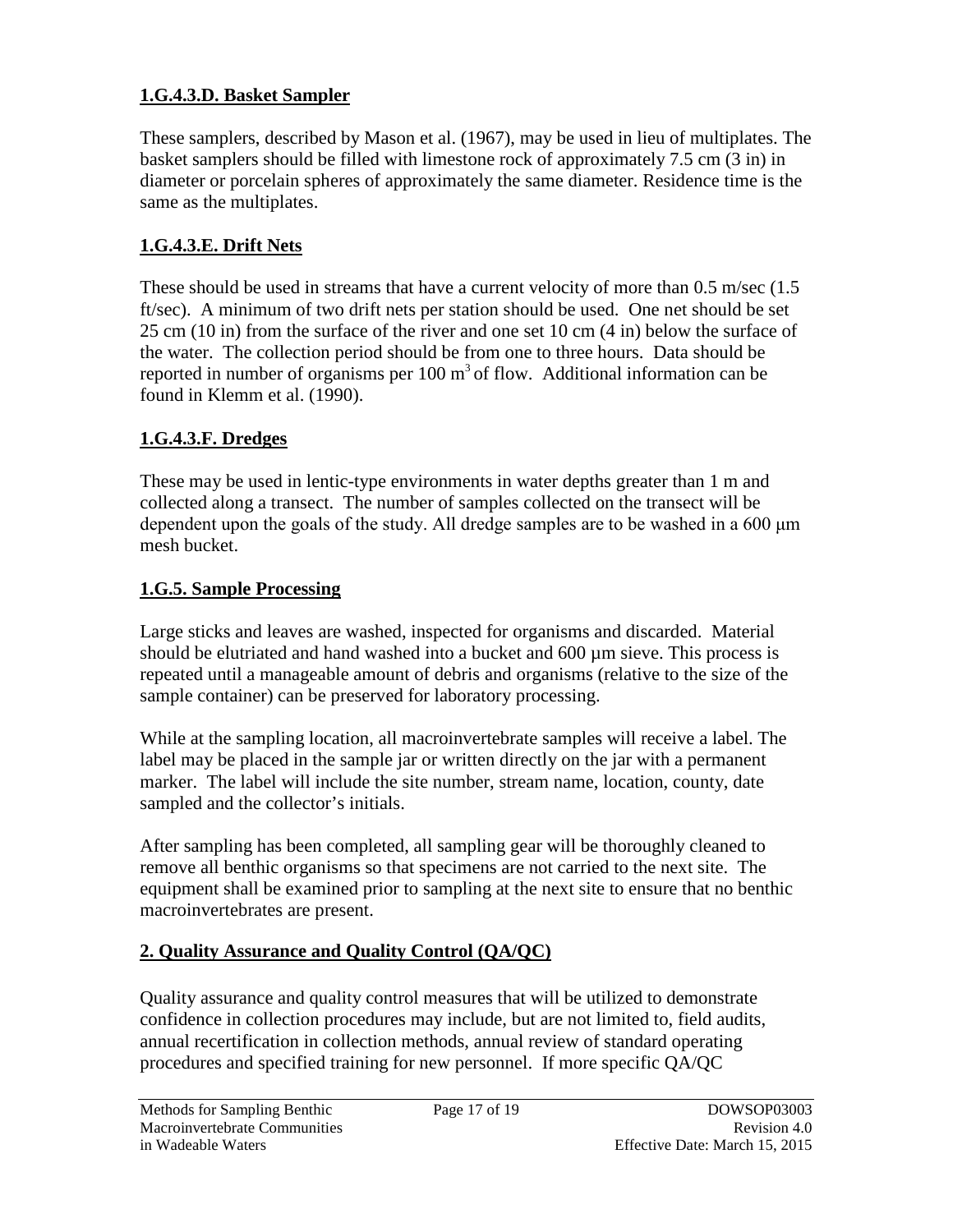requirements are needed for a project, the project coordinator will address those specific needs in the Quality Assurance Project Plan.

## <span id="page-17-0"></span>**3. References**

- Barbour, M.T., J. Gerritsen, B.D. Snyder, and J. B. Stribling. 1999. Rapid bioassessment protocols for use in streams and wadeable rivers: periphyton, benthic macroinvertebrates, and fish, second edition. EPA 841-B-99-002. U.S. Environmental Protection Agency; Office of Water, Washington, D.C.
- Eaton, L.E., and D.R. Lenat. 1991. Comparison of a rapid bioassessment method with North Carolina's qualitative macroinvertebrate collection method. J.N. Am. Benthol. Soc., 10:335-338.
- Fullner, R.W. 1971. A comparison of macroinvertebrates collected by basket and modified multiple-plate samplers. J. Water Poll. Contr. Fed. 43: 494-499.
- Hornig, C.E., and J.E. Pollard. 1978. Macroinvertebrate sampling techniques for streams in semi-arid regions. Comparison of surber method and unit-effort traveling kick method. Off. Res. Devel., Environ. Monit. Sup. Lab., EPA 600/4-78-040. U.S. Environmental Protection Agency, Las Vegas, NV.
- Kentucky Division of Water (KDOW). 2008. Standard Methods for Assessing Biological Integrity of Surface Waters in Kentucky. Kentucky Department for Environmental Protection, Division of Water, Frankfort, Kentucky.
- Klemm, D.J., P.A. Lewis, F. Fulk, and T.M. Lazorchak. 1990. Macroinvertebrate field and laboratory methods for evaluating the biological integrity of surface waters. U.S. Environmental Protection Agency, Aquat. Biol. Branch and Devel. Eval. Branch, Qual. Assur. Res. Div., Environ. Syst. Lab., EPA/600/4-901/030, Cincinnati, OH.
- Lenat, D.R. 1988. Water quality assessment of streams using a qualitative collection method for benthic macroinvertebrates. J.N. Am. Benthol. Soc. 7(3): 222-233.
- Mason, W.T., J.B. Anderson, and G.E. Morrison. 1967. Limestone-filled, artificial substrate sampler-float unit for collecting macroinvertebrates in large streams. Prog. Fish. Cult., 29:74.
- Plafkin, J.L., M.T. Barbour, K.D. Porter, S.K. Gross, and R.M. Hughes. 1989. Rapid bioassessment protocols for use in streams and rivers: benthic macroinvertebrates and fish. U.S. Environmental Protection Agency, Off. of Water, EPA/444/4-89- 001, Washington, D.C.